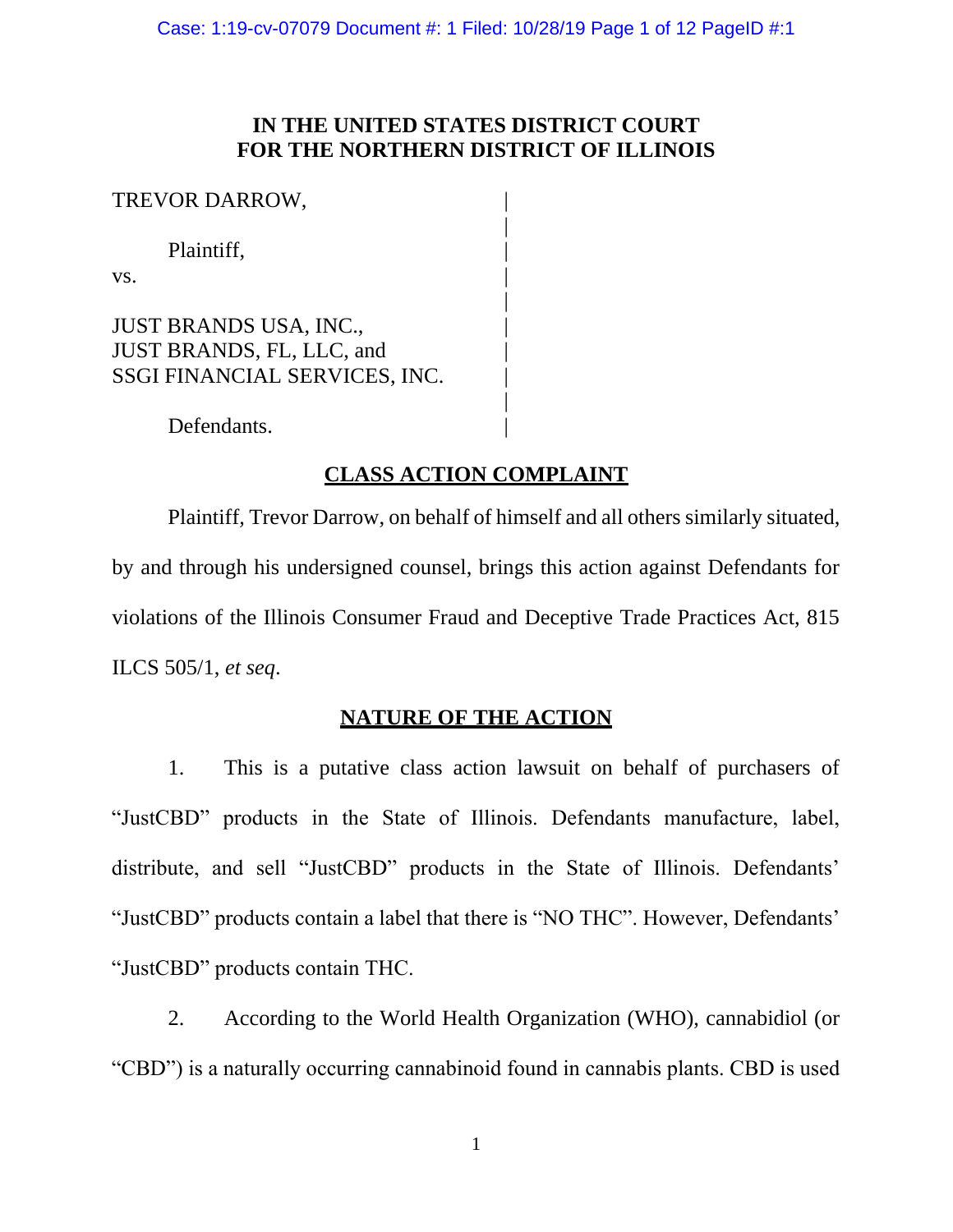### Case: 1:19-cv-07079 Document #: 1 Filed: 10/28/19 Page 2 of 12 PageID #:1

by consumers for numerous medical conditions, including without limitation, epilepsy, insomnia, chronic pain, arthritis, and anxiety.

3. According to the National Institute of Health (NIH), delta-9 tetrahydrocannabinol (or "THC") is the main psychoactive chemical in marijuana.

4. While Defendants manufacture, label, distribute, and sell "JustCBD" products as having "NO THC", Defendants' "JustCBD" products contain THC.

5. Since 2017, Defendants have advertised "JustCBD" products as having "NO THC". Defendants made that representation on its "JustCBD" CBD Cannabidiol Gummies, as advertised below.

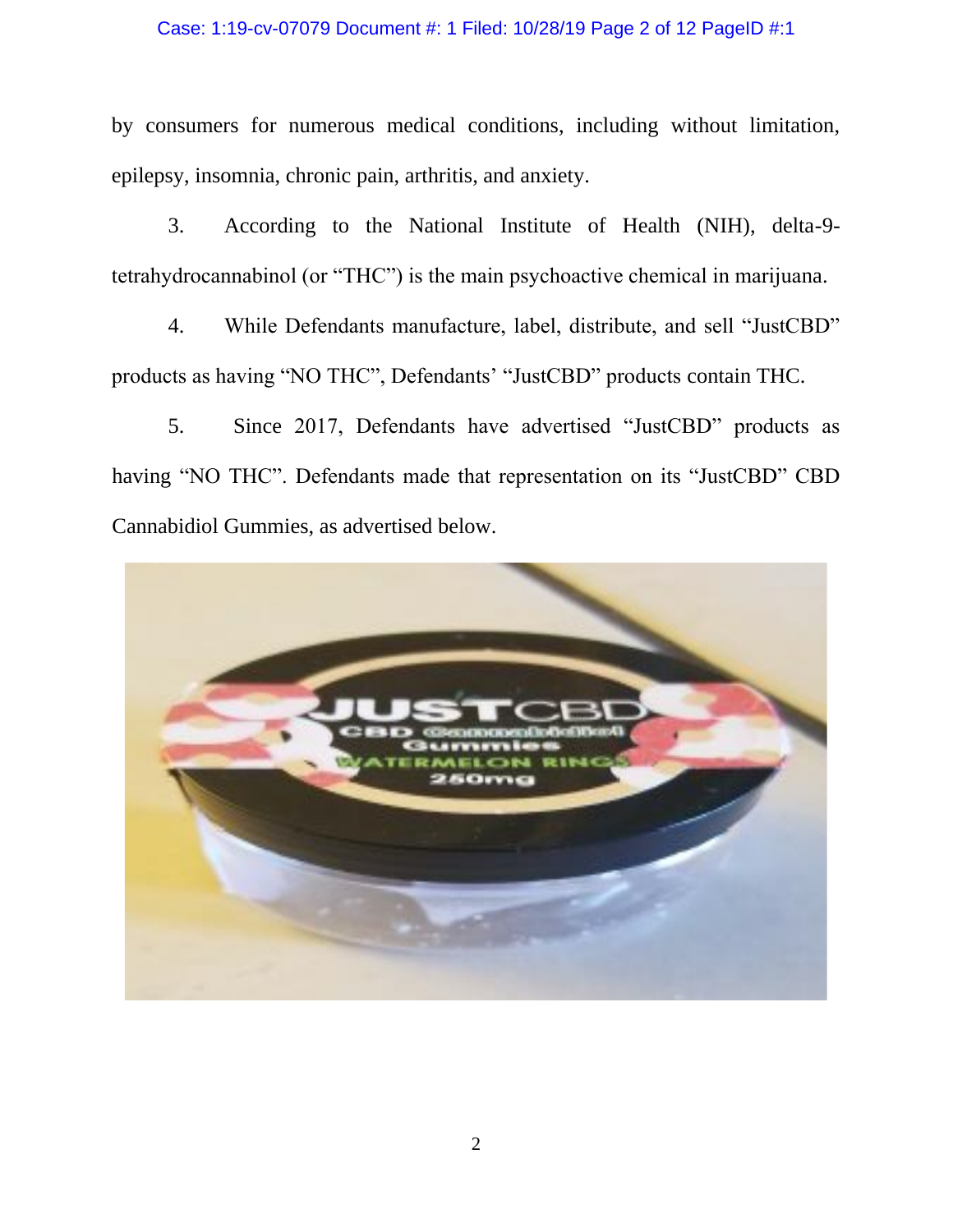

6. Substantially the same advertisement and misrepresentation was made on other "JustCBD" products.

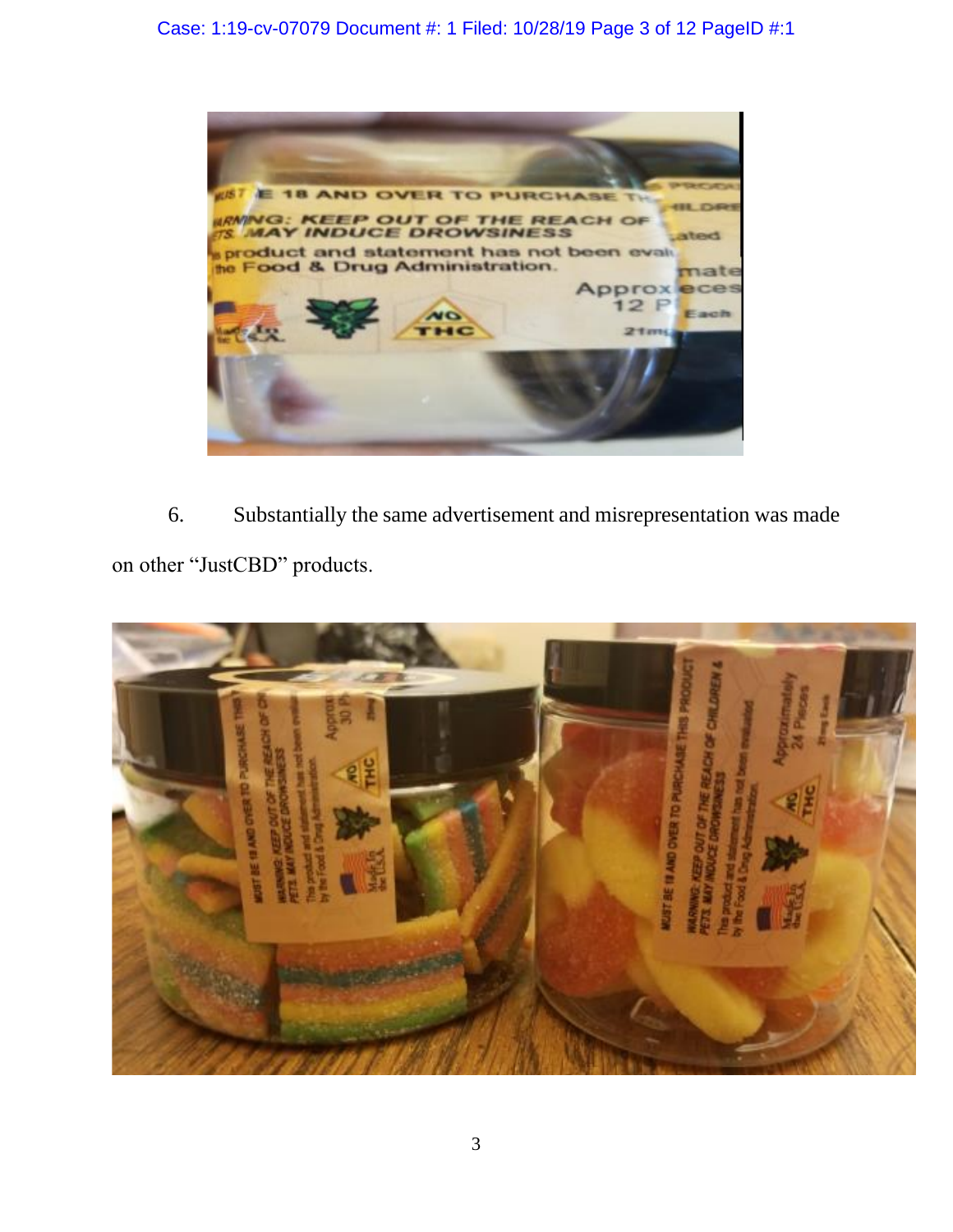#### Case: 1:19-cv-07079 Document #: 1 Filed: 10/28/19 Page 4 of 12 PageID #:1

7. Those advertisements were false, however, because the "JustCBD" products contain THC.

8. As a result of the Defendants' misrepresentation, Plaintiff Darrow ate "JustCBD" gummy watermelon rings and, as a result, failed an employment drug test due to the presence of THC in his system. He was terminated as a result.

9. Plaintiff brings this action to recover actual damages for himself and other similarly situated purchasers of the "JustCBD" products.

### **JURISDICTION & VENUE**

10. This Court has jurisdiction over this action pursuant to 28 U.S.C. §1332(a)(1), because the matter in controversy exceeds the sum or value of \$75,000 and is between citizens of different states; and 28 U.S.C. §1332(d)(2)(A), because the matter in controversy exceeds the sum or value of \$5,000,000 exclusive of interest and costs, and is a class action in which atleast one member of the class of plaintiffs is a citizen of a state different from Defendants. The Court also has supplemental jurisdiction over Plaintiff's state law claims pursuant to 28 U.S.C. § 1367.

11. The Court has personal jurisdiction over Defendants as a result of Defendants' substantial, continuous and systematic contacts with Illinois and because Defendants have purposely availed themselves of the benefits and privileges of conducting business activities within Illinois.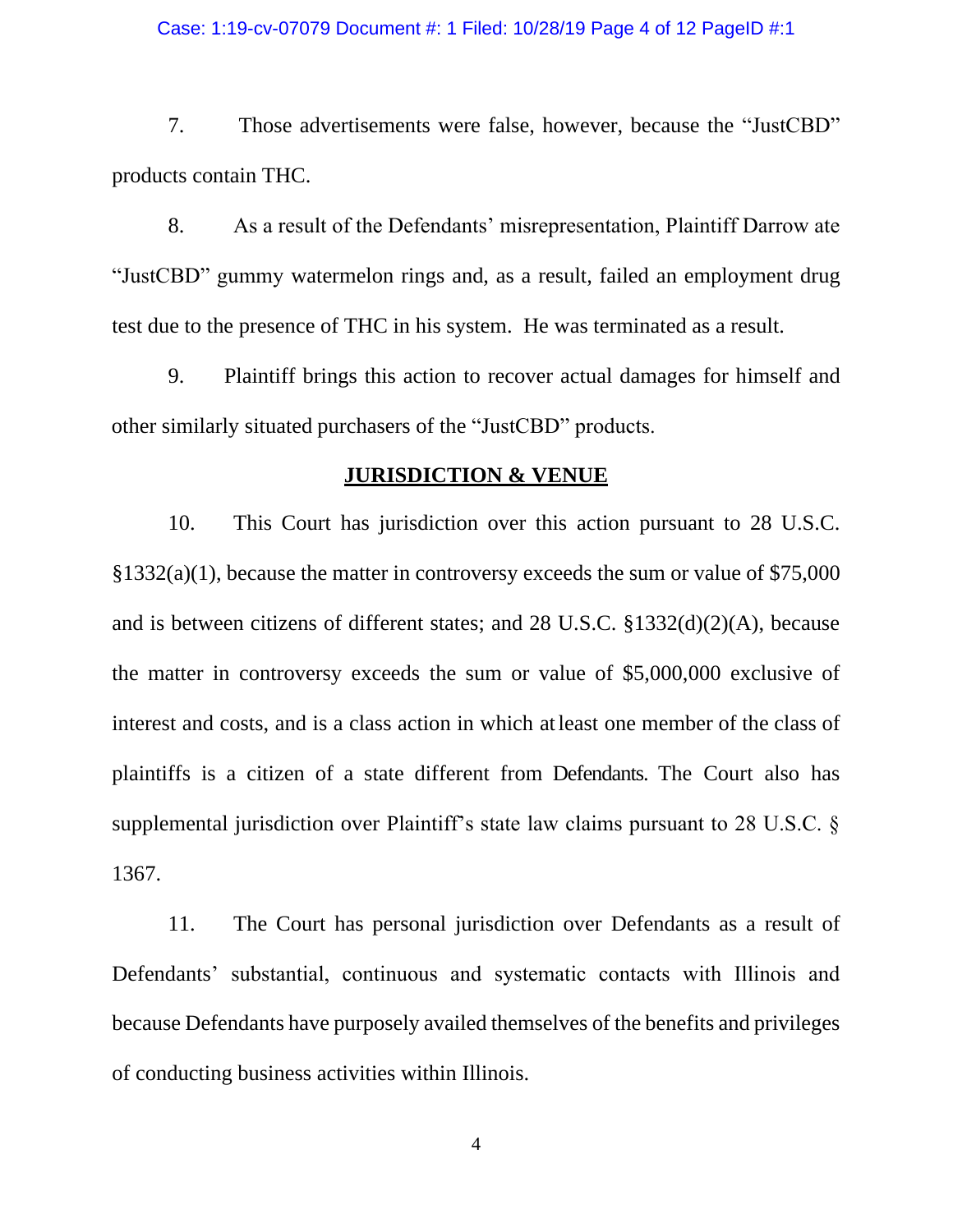12. Venue is proper in the Eastern District pursuant to 28 U.S.C. § 1391(b) and (c), because Defendants are subject to personal jurisdiction in this District, and a substantial part of the events or omissions giving rise to the claims occurred in this District.

### **PARTIES**

13. Plaintiff, Trevor Darrow, is a resident of Illinois and a citizen of the State of Illinois.

14. Defendants are Florida corporations with their principal place of business in Coral Springs, Florida and are citizens of the State of Florida.

15. Defendant, Just Brands USA, Inc. ("Just Brands USA"), sells, and/or globally distributes "JustCBD" branded products, and is responsible for the advertising, marketing, and for packaging of CBD-infused edibles, oils, tinctures, creams, and vapes, including the "JustCBD" products. Just Brands USA manufactured, marketed, and/or sold the "JustCBD" products during the relevant Class period.

16. Defendant, Just Brands FL, LLC ("Just Brands FL"), manufactures, sells, and/or globally distributes "JustCBD" branded products, and is responsible for the advertising, marketing, and for packaging of CBD-infused edibles, oils, tinctures, creams, and vapes, including the "JustCBD" products. Just Brands FL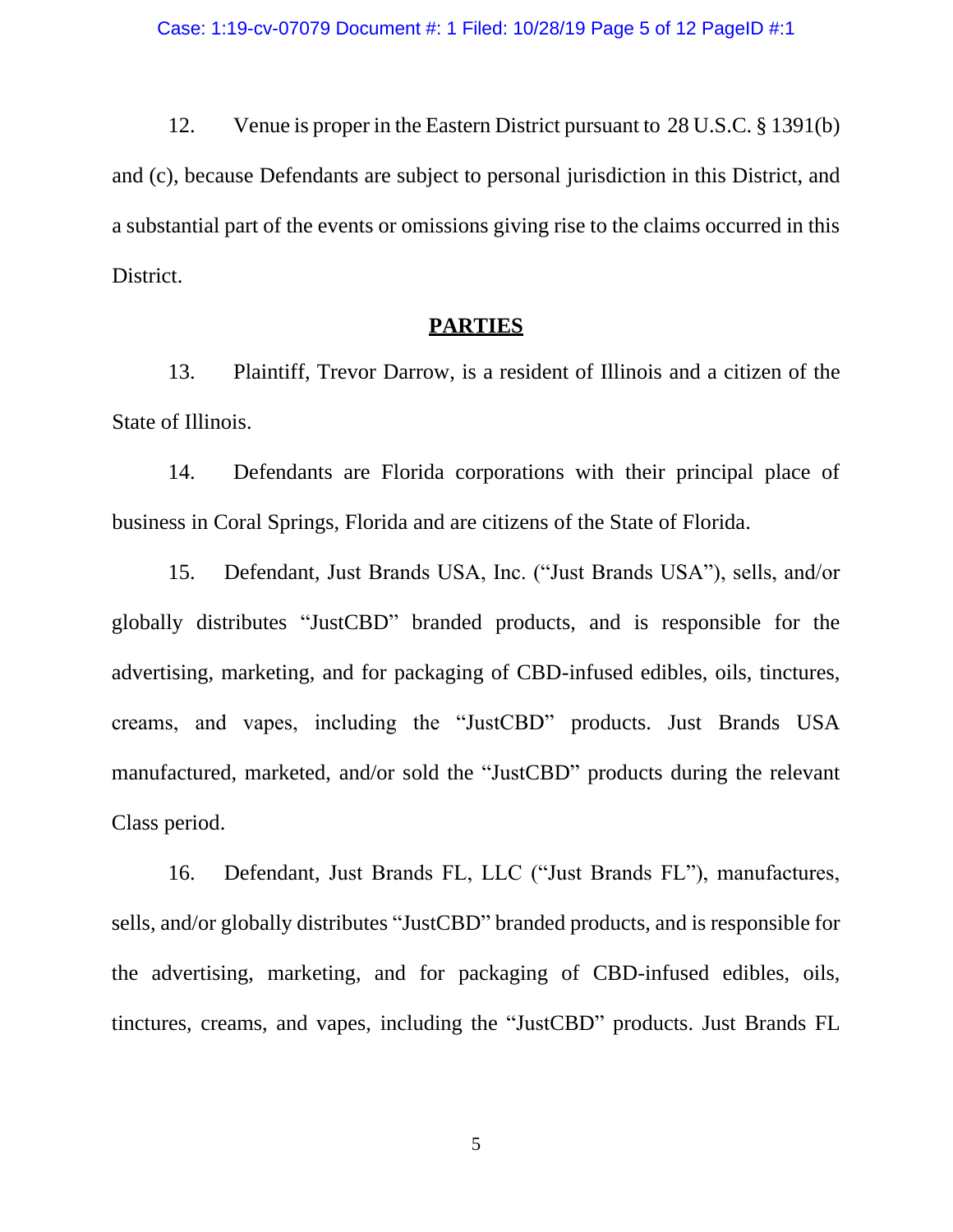#### Case: 1:19-cv-07079 Document #: 1 Filed: 10/28/19 Page 6 of 12 PageID #:1

manufactured, marketed, and/or sold the "JustCBD" products during the relevant Class period.

17. Defendant, SSGI Financial Services, Inc. ("SSGI"), manufactures, sells, and/or globally distributes "JustCBD" branded products, and is responsible for the advertising, marketing, and packaging of CBD-infused edibles, oils, tinctures, creams, and vapes, including the "JustCBD" products. SSGI manufactured, marketed, and sold the "JustCBD" products during the relevant Class period.

18. Based on information and belief, SSGI - - as the parent company of Just Brands USA and Just Brands FL - - dominates and controls all aspects of operations and corporate decision-making. By way of illustration, the online retail site operated by Defendants, "www.justcbdstore.com", acknowledges specifically "SSGI Financial Services" and that "Just Brands USA" is a "DBA" entity for SSGI. In addition, all Defendants share the same principal address in Coral Springs, Florida and primary officer and director, Stephen Iacona.

19. At all times relevant to the allegations in the Complaint, each Defendant acted in concert with, with the knowledge and approval of, and/or as the agent of the other Defendants within the course and scope of the agency, regarding the acts and misrepresentations alleged herein.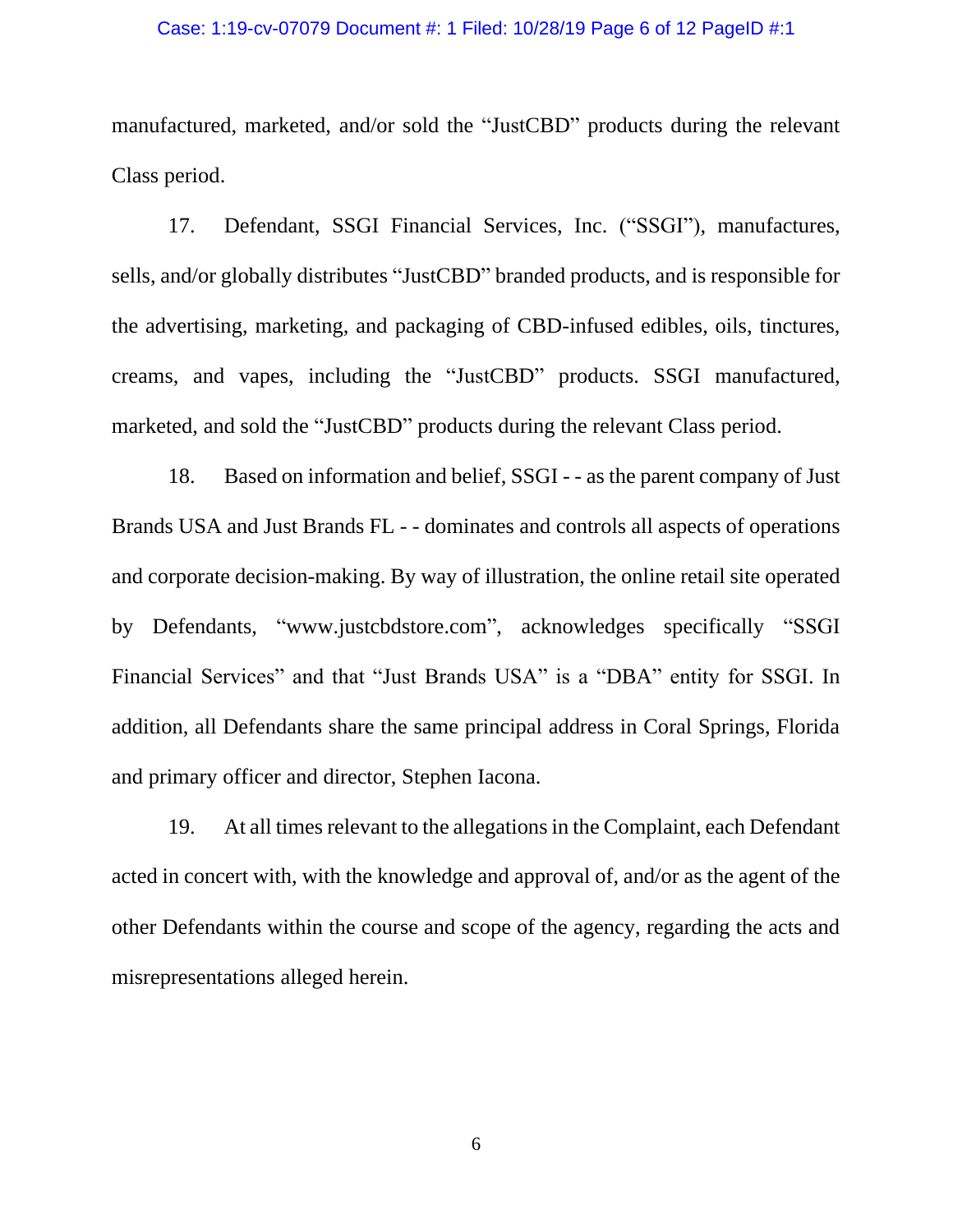### **FACTS**

20. Defendants manufacture, market, and sell various "JustCBD" products, including without limitation, edibles, candies, vape cartridges, oils, tinctures, bars, creams, and dried fruits. All such "JustCBD" products advertise "NO THC" or "THC Free" even though the products contain THC.

21. Reasonable consumers read and understand "NO THC" or "THC Free" to mean there is no THC in the "JustCBD" products and that the products are free of any THC.

22. On or about July 29, 2019, Plaintiff purchased Defendants' "JustCBD" gummies from a retailer in Illinois. The container for the "JustCBD" product contained the advertisement and misrepresentation shown above that the product contained "NO THC".

23. Plaintiff purchased the "JustCBD" product because he reasonably expected the product would help him sleep and that it did not contain any THC, as Defendants had advertised on the product label.

24. Defendants' "NO THC" representation was false and misleading to Plaintiff and other similarly situated consumers.

25. Defendants' "NO THC" representation was false because Defendants knew their "JustCBD" products contained THC. However, that knowledge was not advertised or communicated on the "JustCBD" products containers or labels.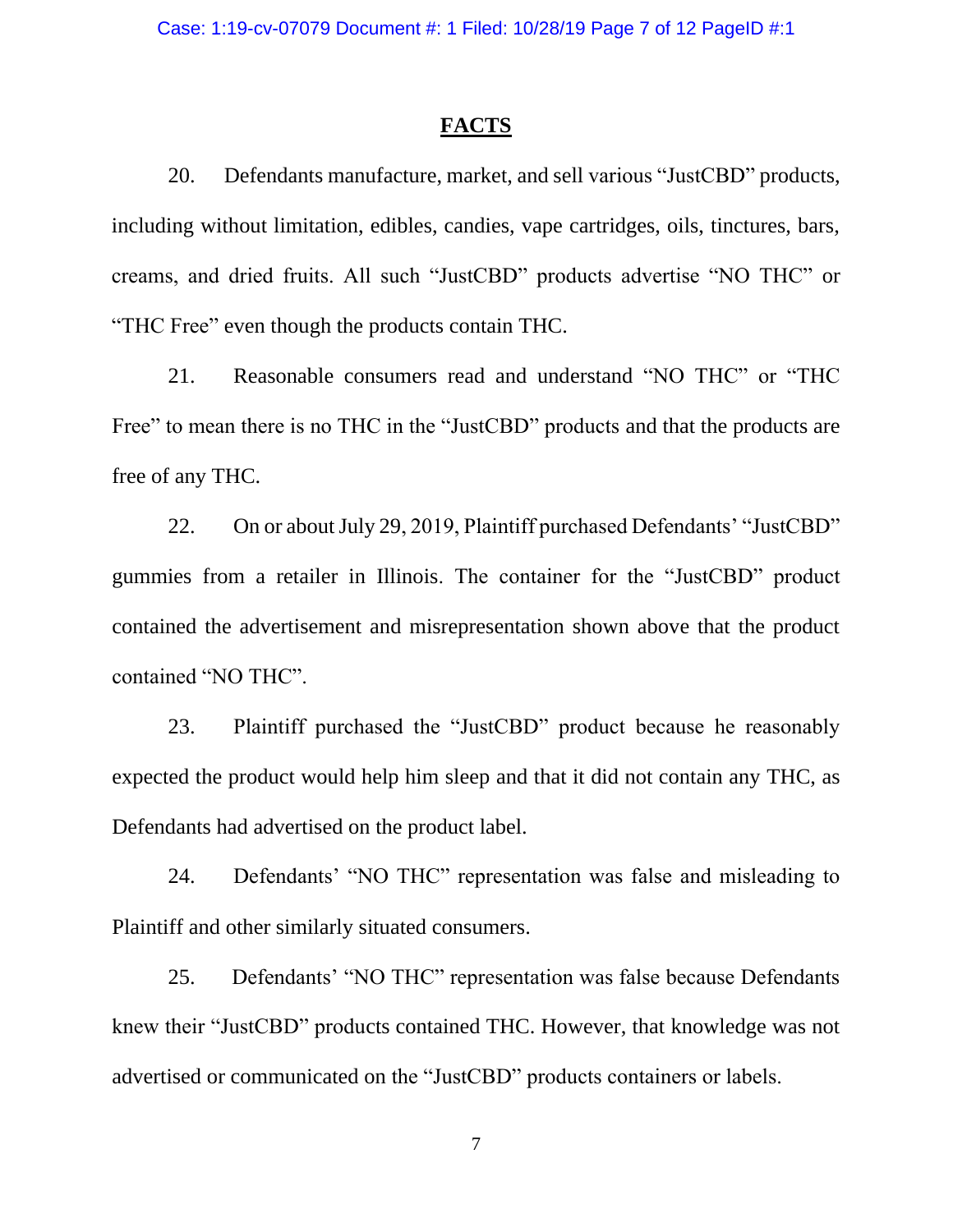26. Plaintiff and other Class members detrimentally altered their positions and suffered actual damages as a result of the advertisement and misrepresentation that there was "NO THC" in the "JustCBD" products.

## **CLASS ACTION ALLEGATIONS**

27. While reserving the right to redefine or amend the class definition prior to seeking class certification, pursuant to Federal Rule of Civil Procedure 23, Plaintiff seeks to represent a Class of all persons who, within three years of the filing of the Complaint (the "Class Period"), purchased in the State of Illinois, for use and not for resale or distribution, "JustCBD" products with the "NO THC" label (the "Class").

28. The members in the proposed Class are so numerous that individual joinder of all members is impracticable, and the disposition of the claims of all Class members in a single action will provide substantial benefits to the parties and the Court.

- 29. Questions of law and fact common to Plaintiff and the Classinclude:
	- a. Whether Defendants' use of the phrase "NO THC" created a likelihood of deception or had the capacity to deceive consumers about the presence of THC in the "JustCBD" products.
	- b. The actual damages suffered as a result of Defendants' deceptive labeling practices. And,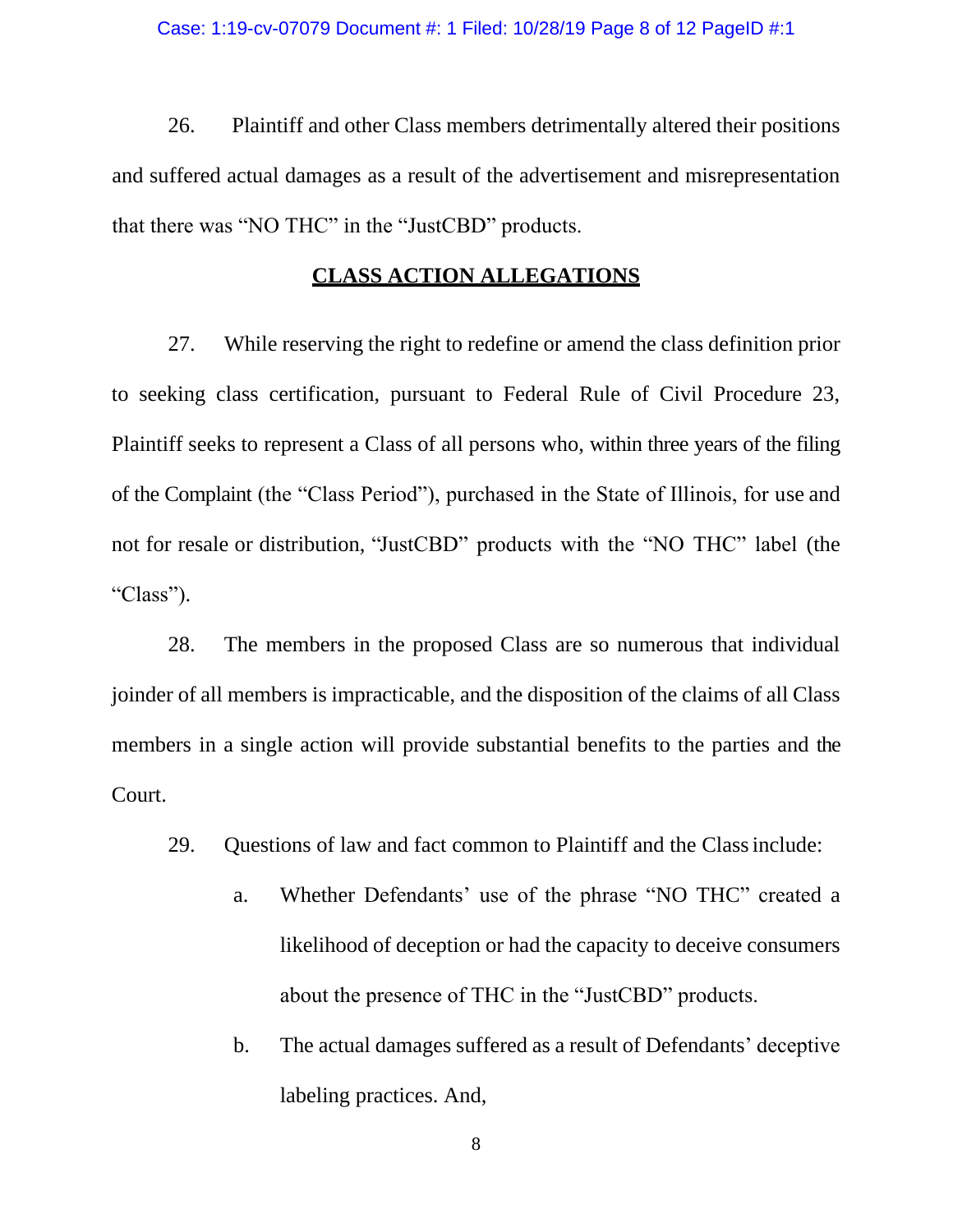c. The proper amount of punitive damages, attorneys' fees and other recoverable remedies under the Illinois Consumer Fraud and Deceptive Business Practices Act.

30. Those common questions of law and fact predominate over questions that affect only individual Class members.

31. Plaintiff's claims are typical of Class members' claims because they are based on the same underlying facts, events, and circumstances relating to Defendants' conduct. Specifically, all Class members, including Plaintiff, were subjected to the same misleading and deceptive conduct when they purchased the "JustCBD" products, and suffered actual damages because the "JustCBD" products misrepresented to consumers that there was "NO THC" in substantially the same way.

32. Plaintiff will fairly and adequately represent and protect the interests of the Class; he has no interests incompatible with the interests of the Class; and he has retained counsel competent and experienced in class action litigation.

33. Class treatment is superior to other options for resolution of the controversy because the relief sought for each Class member is small, such that, absent representative litigation, it would be infeasible for Class members to redress the wrongs done to them.

34. As a result of the foregoing, class treatment is appropriate under Fed.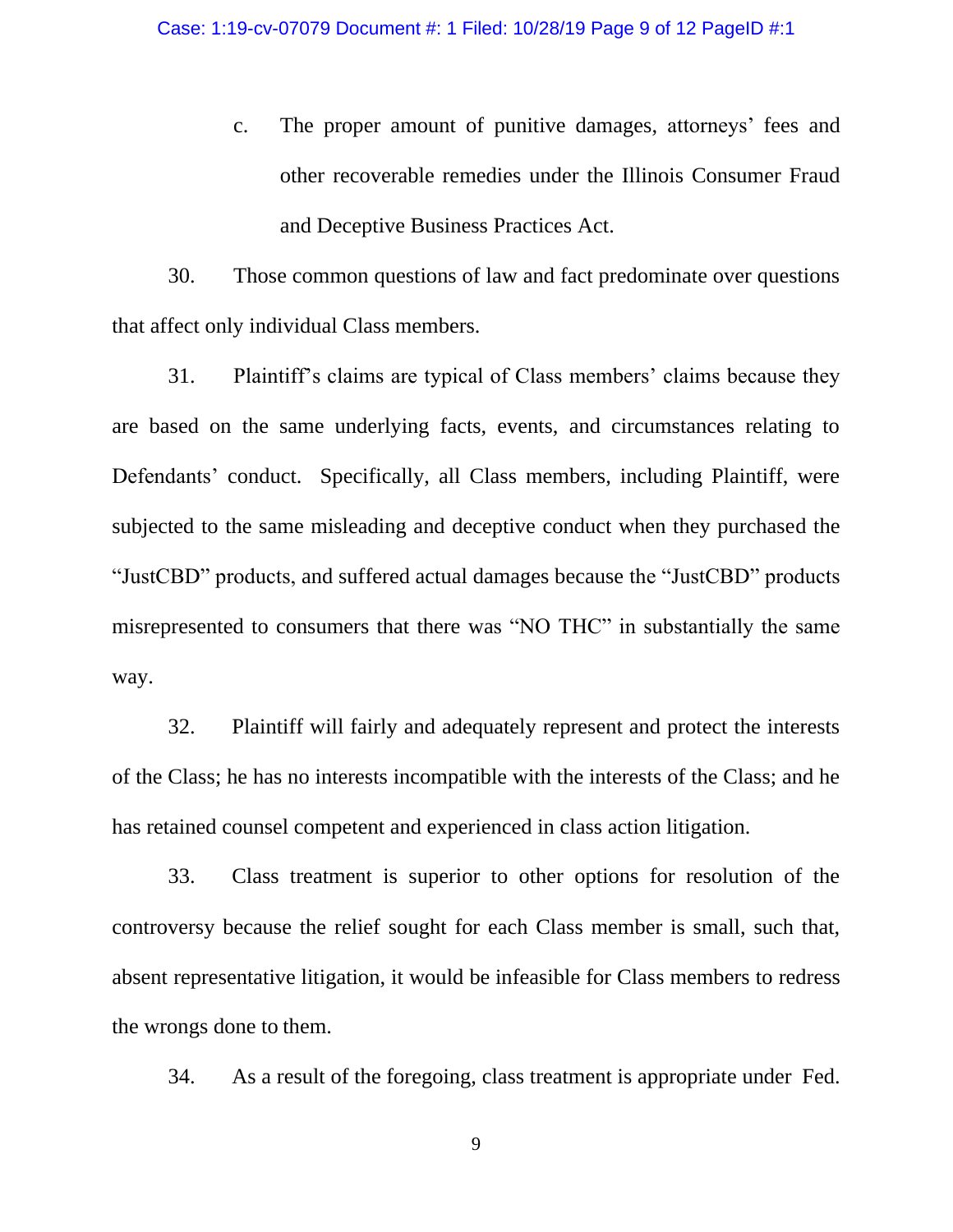R. Civ. P.  $23(a)$ ,  $23(b)(2)$ , and  $23(b)(3)$ . In addition, it may be appropriate, pursuant to Fed. R. Civ. P. 23(c)(4), to maintain this action as a class action with respect to particular issues.

# **CAUSE OF ACTION**

# **Count I Violation of the Illinois Consumer Fraud and Deceptive Business Practices Act 815 ILCS 505/1,** *et seq.*

35. The Illinois Consumer Fraud and Deceptive Business Practices Act, 815 ILCS 505/1, *et. seq*. makes it unlawful to employ "[u]nfair methods of competition and unfair or deceptive acts or practices, including but not limited to the use or employment of any deception fraud, false pretense, false promise, misrepresentation or the concealment, suppression or omission of any material fact, with intent that others rely upon the concealment, suppression or omission of such material fact ... in the conduct of any trade or commerce." 815 ILCS 505/2.

36. As detailed throughout Plaintiff's Complaint, Defendants represented to Plaintiff and consumers there was "NO THC" in their "JustCBD" products when in fact Defendants knew there was THC in the products.

37. Defendant violated Section 505/2 of the Illinois Consumer Fraud and Deceptive Business Practices Act by misrepresenting that there was "NO THC" in the "JustCBD" products.

38. Plaintiff and the Class were damaged by Defendants' deceptive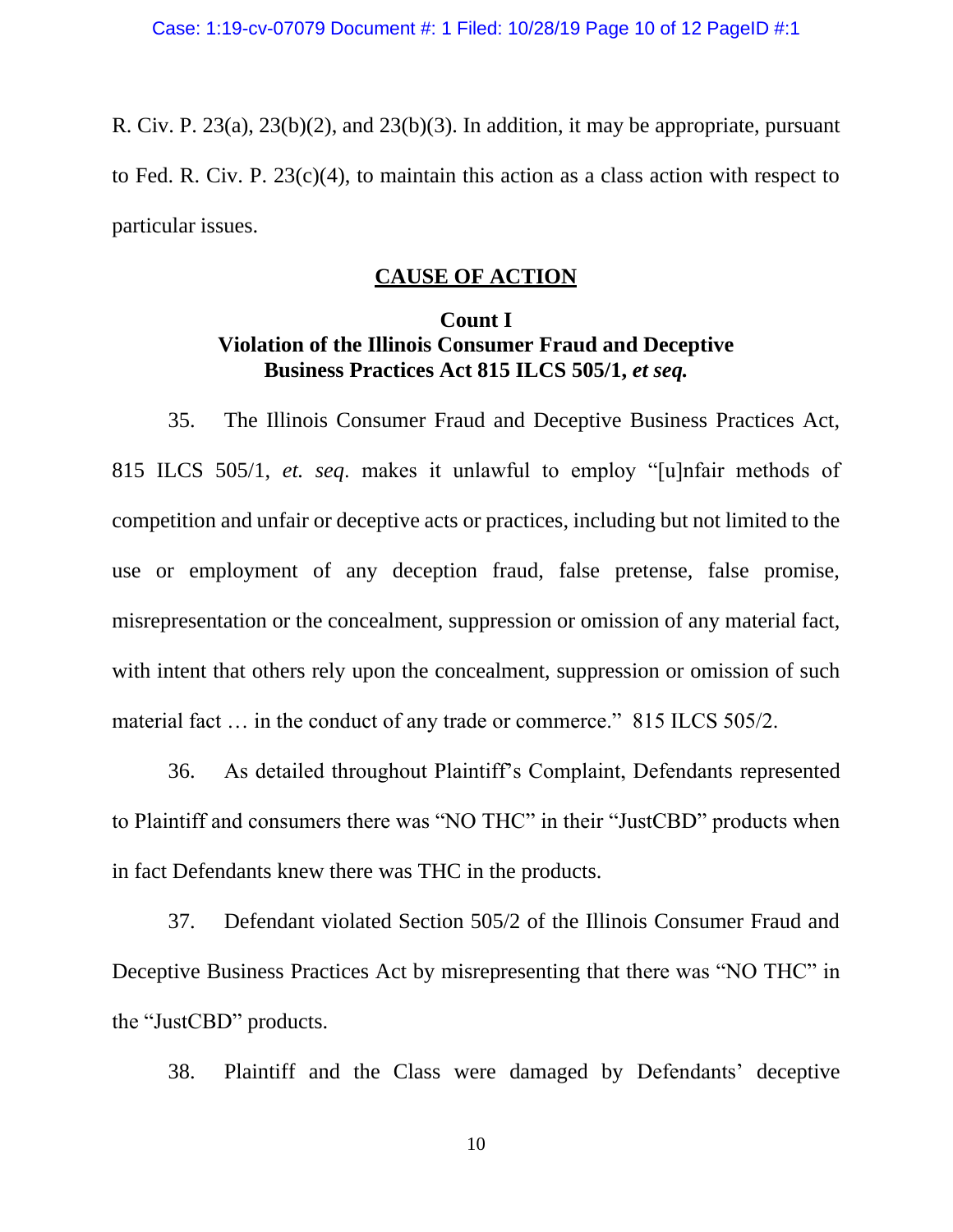practices and their subsequent purchases of "JustCBD" products. Plaintiff and the Class would not have purchased "JustCBD" products had the true facts about the presence of THC in the products been known.

## **PRAYER FOR RELIEF**

Wherefore, Plaintiff, on behalf of himself and all others similarly situated, prays for judgment against Defendants, and the following remedies:

a. An Order declaring this action to be a proper class action, appointing Plaintiff as class representative, and appointing his undersigned counsel as class counsel;

b. An Order requiring Defendants to bear the cost of class notice;

c. An Order compelling Defendants to conduct a corrective advertising campaign;

d. An Order requiring Defendants to pay all actual, compensatory, and punitive damages (as allowed by law) permitted under the Illinois Consumer Fraud and Deceptive Business Practices Act;

e. Pre- and post-judgment interest (as allowed by law);

f. An award of attorneys' fees and costs; and

g. Such other and further relief for Plaintiff and the Class as the Court deems appropriate and just.

## **JURY DEMAND**